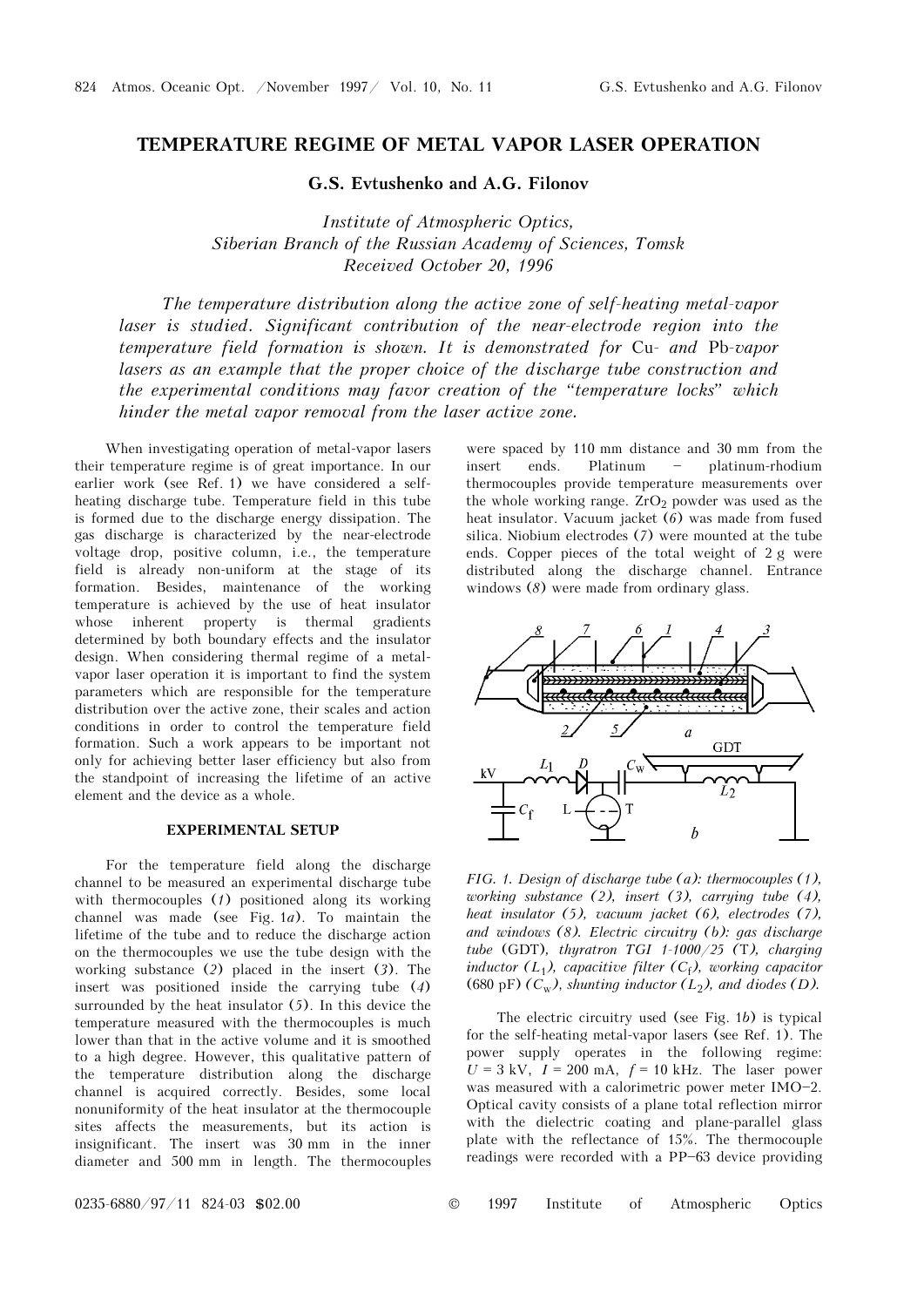measurement accuracy of 10%. For a comparison a Pbvapor laser tube was also investigated.

## **EXPERIMENTAL RESULTS AND DISCUSSION**

Temperature profiles inside the tube were measured at different buffer gas (neon) pressure (3, 7, 10, 20, 50, 100 and 150 Torr). First of all, we were interested in the difference between the readings from thermocouples and actual temperature inside the discharge channel. As was mentioned above, use of the insert significantly increases the difference between the readings. Our previous experiments showed that occasionally ceramic experiences local destruction under the action of high temperature while in our case the thermocouples and the tube were damaged as a whole. Simultaneous measurements of the temperature inside the channel with a pyrometer "Promin" and the thermocouples showed the difference to be 600°C as high. The pyrometer was tuned to ceramics. The difference was found to be significant, but we were only interested in a qualitative pattern of the temperature field along the channel.

The temperature distribution along the channel is shown in Fig. 2*a*. It is not only non-uniform along the length but also essentially depends on the buffer gas pressure. One can isolate three regions where the temperature behavior has peculiarities. There are nearcathode, central and near-anode zones. In the central zone the temperature increases with pressure when the latter is low. At the pressure above 20 Torr no temperature variations occurred. Near-cathode and nearanode zones are to be characterized by a significant temperature fall due to the boundary losses. Nevertheless, it is seen that the near-cathode zone exhibits relatively high temperature which in all cases exceeds that in the near-anode one. This allows one to assume that a significant portion of energy releases in the near cathode zone due to the cathode drop. Moreover, the conditions at low gas pressure the temperature in the near-cathode zone is higher than that in the tube center. The construction of the gas discharge tube was symmetric with respect to the tube center. Therefore the cathode-anode substitution should not affect the near-cathode zone property revealed. The effect of changing the places of the electrodes is shown in Fig. 2*b*. It is seen from this picture that the near-cathode zone temperature is higher than that in the central and near-anode zones. Hence, the near-electrode zones are of significant importance in the temperature field formation. Figure 2*c* depicts the temperature field distribution along the channel in 10 min intervals with increasing temperature. Attention is drawn to the fact that during several starting minutes of the tube operation the heating of the nearcathode zone occurs at an enhanced rate. Gradients are small, the related losses are in a certain degree over the length. Therefore on this background the temperature distribution reflects relative difference in the energy dissipated within the above zones. Measurements of the temperature field in Pb-vapor laser performed at low buffer gas pressure show that in this case the regime with higher temperature in both cathode and anode zones is realized (see Fig. 3).



*FIG. 2. Temperature distribution along the discharge channel. " uffer gas is neon.*  $p = 3$  (0), 7 ( $\Box$ ), 10 (◊), 20 (•), 50 (◆), 100 (×), *and* 150 (\*) Torr *(a)*. *Variation of the temperature field when interchanging the cathode* (C) *and anode* (A),  $1 - C - A$ ;  $2 - A - C$ *(b). The temperature field development as the temperature increases. The measurements were made in*  10 min *intervals (1, 2, 3, 4, 5, 6), after* 40 min *(7). Gas pressure is* 50 Torr *(c).* 

Such a boundary temperature rise can be used for creation of the so-called "temperature" locks which hinder removal of the active substance from the working volume and improve lifetime of a sealed-off discharge tube. As for Cu-vapor laser, both the design solution enhancing that effect and electrical circuitry interchanging the cathode and anode thus creating identical "temperature" locks can be realized. Higher temperatures in the near-cathode zone can be used when